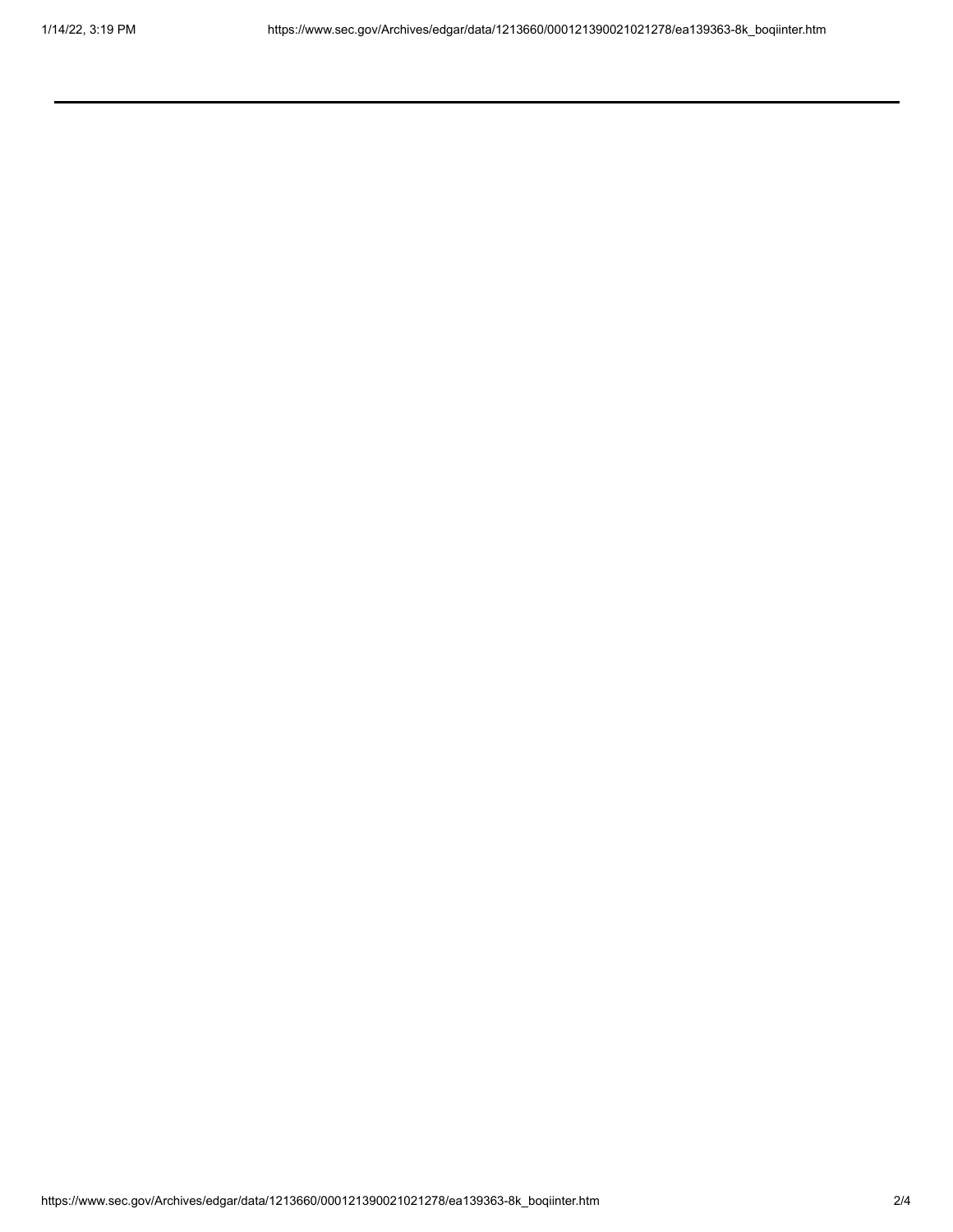#### **Item 1.01 Entry into a Material Definitive Agreement.**

On April 9, 2021, the Registrant entered into a Stock Purchase Agreement (the "Agreement") to acquire three private hospitals in the People's Republic of China (the "PRC"), Wuzhou Qiangsheng Hospital ("Qiangsheng") in the southeast region of the PRC, Suzhou Eurasia Hospital ("Eurasia") in the central region of the PRC and Yunan Yuxi Minkang Hospital ("Minkang") in the southwest region of the PRC. Qiangsheng, Eurasia and Minkang are owned by the same owners. Qiangsheng has 20 hospital beds and 68 employees, including 10 doctors, 26 nurses, 14 other medical staff and 18 non-medical staff, and is a general hospital locally known for its OB/GYN and Chinese traditional medicine specialties. Eurasia has 30 hospital beds and 42 employees, including 11 doctors, 12 nurses, 4 other medical staff and 15 non-medical staff. Minkang has 120 hospital beds and 118 employees, including 28 doctors, 55 nurses, 12 other medical staff and 23 non-medical staff, and is a general hospital locally known for its OB/GYN and Chinese traditional medicine specialties.

Pursuant to the Agreement, the Registrant will purchase all the issued and outstanding shares of capital stock in Qiangsheng, Eurasia and Minkang, for an aggregate consideration of RMB 162,000,000 (approximately \$24,923,077). Cash in the amount of RMB 20,000,000 (approximately US\$3,076,923) and 4,000,000 shares of common stock of the Registrant, the value of which was agreed by the parties to be RMB 78,000,000 or US\$12,000,000, will be delivered at closing as partial consideration for the purchase of the three hospitals. The balance of the purchase price in the amount of RMB 64,000,000 (approximately US\$9,846,153) (the "Earnout Amount") is subject to post-closing adjustments based on the performance of the three hospitals in 2021 and 2022.

If the aggregate net profit of the three hospitals in 2021 equals or exceeds the net profit target, which is RMB 10,000,000 (approximately US \$1,538,461) prorated based on the closing date of the transaction, 50% of the Earnout Amount will be payable to the sellers. If the net profit target is not met, a reduced Earnout Amount will be payable based on the ratio of the actual aggregate net profit to the net profit target. The sellers will receive 50% (or a smaller portion) of the Earnout Amount subject to the hospitals reaching similar performance targets in 2022.

The closing of the Agreement is expected to take place in late April 2021, subject to necessary regulatory approvals.

The foregoing description of the Agreement does not purport to be complete and is qualified in its entirety by reference to the Agreement, which is filed as Exhibit 4.1 hereto, and is incorporated herein by reference.

## **ITEM 8.01 OTHER INFORMATION**

On April 13, 2021, the Registrant issued a press release announcing the entry into of the Agreement.

A copy of the press release is attached hereto as Exhibit 99.1 and incorporated herein by reference.

The information under this Item 8.01, including Exhibit 99.1, is deemed "furnished" and not "filed" under Section 18 of the Securities Exchange Act of 1934, as amended (the "Exchange Act"), or otherwise subject to the liability of that section, and shall not be incorporated by reference into any registration statement or other document filed under the Securities Act of 1933, as amended, or the Exchange Act, except as shall be expressly set forth by specific reference in such filing.

## **ITEM 9.01 FINANCIAL STATEMENTS AND EXHIBITS.**

| <b>Exhibit</b> | <b>Description</b>                                  |
|----------------|-----------------------------------------------------|
| 4.1            | <b>Stock Purchase Agreement dated April 9, 2021</b> |
| 99.1           | Press Release dated April 13, 2021                  |

1